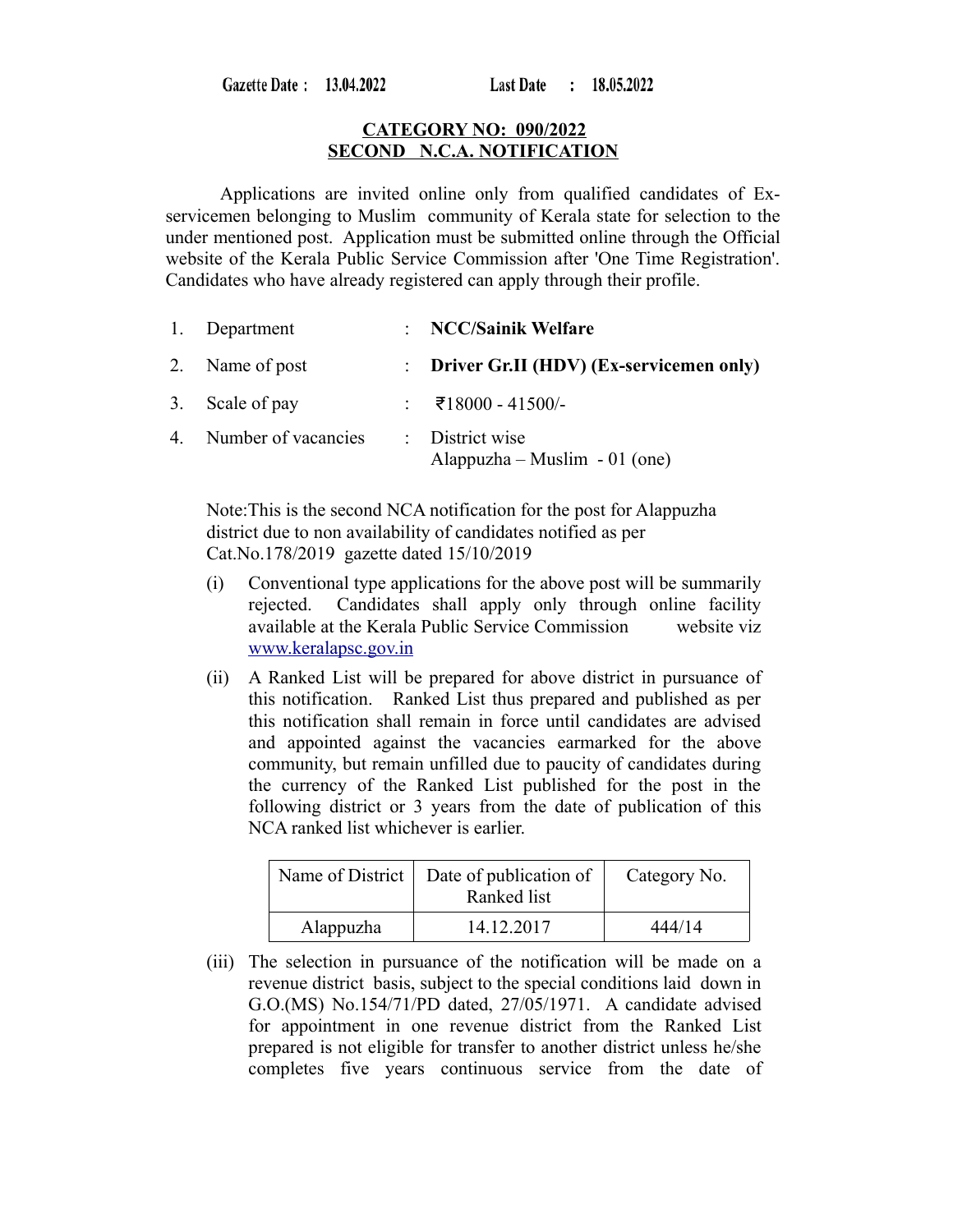commencement of service in the former district, Even if transfer is allowed after five years, it will be subject to the rules in G.O. (MS)No.36/91/P&ARD dated 02/12/1991. Candidates already in Government service holding this post in any one district are prohibited from applying again for this post, but they can apply to higher posts when notified.

- (iv) Applications submitted by candidates belonging to the community other than those notified will be summarily rejected. Candidates should submit the application for this post to the above district,where the vacancy is existing and should note the name of the concerned district against the relevant column in the online application.
- (v) If the community claim in the application differs from the community noted in S.S.L.C., then such changes are to be published in the Gazette and the same should be produced along with the Community Certificate/Non Creamy Layer Certificate issued by the Revenue Authorities at the time of One Time Verification or as and when required by the Commission.
- 5. Method of appointment : Direct Recruitment (From candidates of Exservicemen belonging to above reservation community only).
- 6. Age Limit : 21-42 Candidates born between 02.01.1980 and 01.01.2001 (both dates are included) are eligible to apply for this post [including the relaxation as per para 2 (i) of General Conditions].

Note:- 1) For concessions allowed in upper age limit, subject to the condition that the maximum age limit shall in no case exceed 50 years of age, please see para 2 of general condition under Part II of this notification.

### 7. **Qualifications:-**

- (i) Literacy in Malayalam or Tamil or Kannada.
- (ii) Must posses Current Motor Driving Licence with endorsement for driving Heavy Duty Vehicle and Motor Cycle and must have three years experience in driving Heavy Duty vehicle either Military or Civil. Driving Licence issued after 16.01.1979 must have endorsement both for heavy Goods and heavy passenger Vehicles and applications with only one endorsement will be summarily rejected (Vide amendment No. 47/78 to the Motor Vehicles Act.
- Note: Proficiency in driving Heavy Duty Vehicles will have to be proved through a practical test including 'T' Test and Road Test conducted by P.S.C. Those who pass 'T' Test will alone be permitted for Road Test.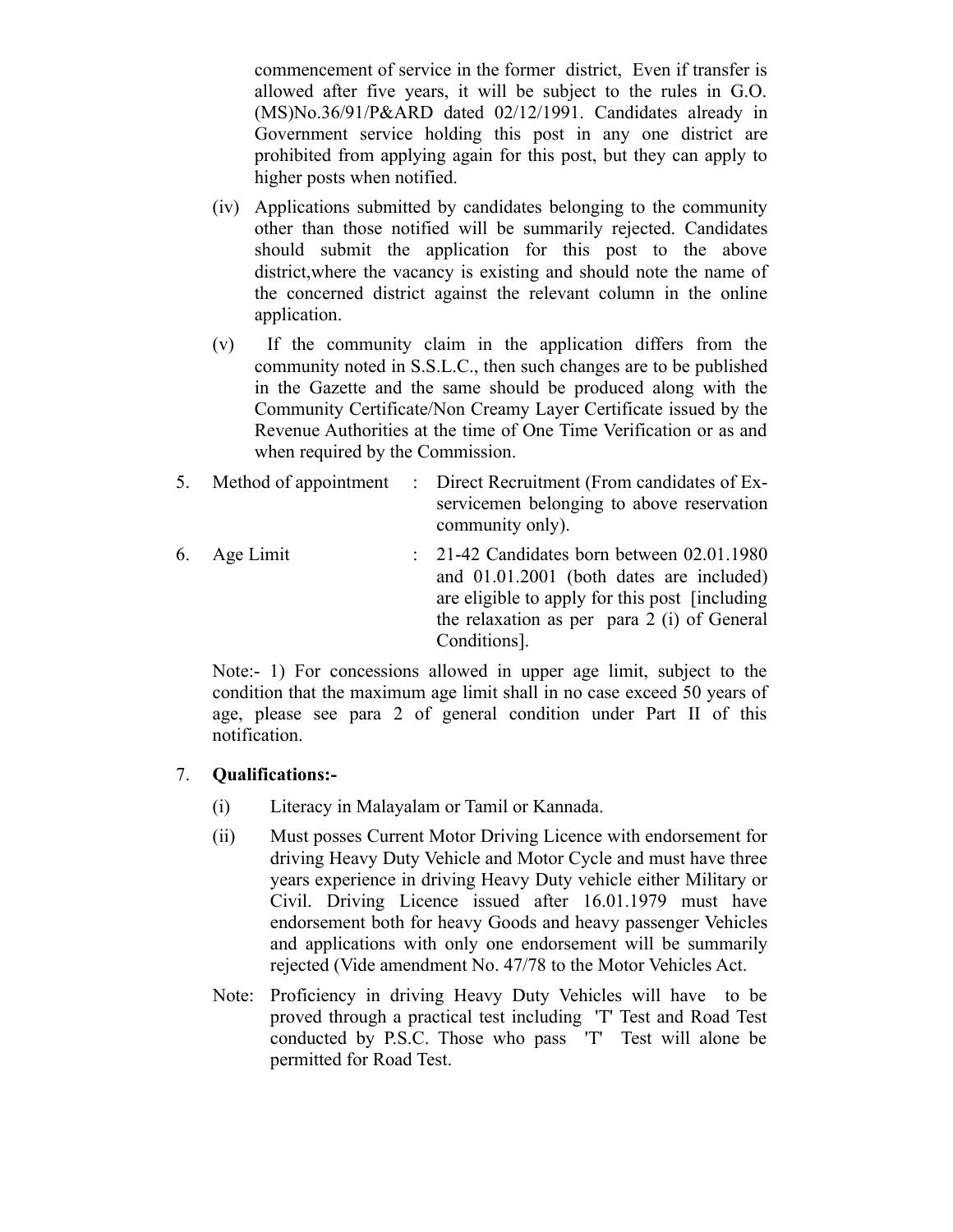Note: i) Rule 10 (a)(ii) of Part II of KS & SSR is applicable.

(a) Ear - Hearing should be perfect.

ii)Those who claim equivalent qualification shall produce the respective Government Order to prove the claim at the time of One Time Verification or as required by the Commission.

(iii) Medical Fitness:-

|            |                      | <b>Right</b> eye | Left eye      |
|------------|----------------------|------------------|---------------|
| (b)<br>Eye | - Distant vision     | $: 6/6$ Snellen  | 6/6 Snellen   |
|            | Near vision          | $: 0.5$ snellen  | $0.5$ snellen |
|            | <b>Colour Vision</b> | Normal<br>÷.,    |               |
|            | Night blindness      | Nil<br>÷         |               |

- (c) Muscles and joints No paralysis and all joints must be capable of free movement.
- (d) Nervous System Perfectly normal and free from any infectious diseases.
- iv) Candidate should be Ex-Servicemen/Disembodied Territorial Army personnel (Discharge Certificate and Pension payment order should be produced when called for).

# **The Certificate to be produced in proof of experience shall be in the form given below:**

#### **Name of the firm :**

(Company /Corporation/Government Department / Co-operative institution etc.)

#### **Register Number:**

(SSI Registration or any other Registration Number and Date of Registration)

### **Authority issued Registration:**

### **CERTIFICATE OF EXPERIENCE**

| Issued<br>Address)                                                             | tο | (here) | enter | Name | and         |
|--------------------------------------------------------------------------------|----|--------|-------|------|-------------|
|                                                                                |    |        |       |      |             |
| This is to certify that the above mentioned person has worked/has been working |    |        |       |      |             |
| in                                                                             |    | this.  |       |      | institution |
| as                                                                             |    |        |       |      |             |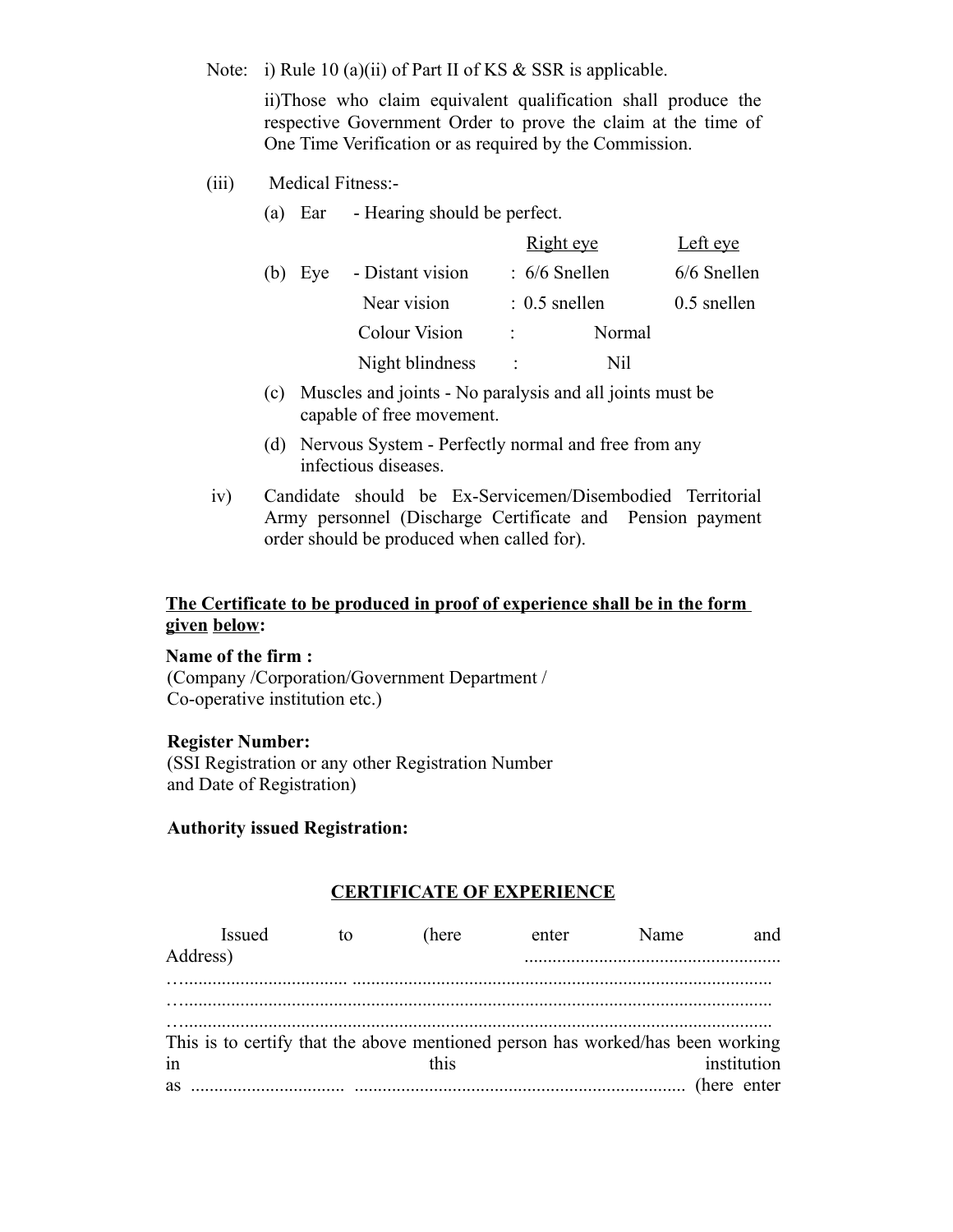| the name of the post held and or the nature of assignment held in the capacity) on |  |  |  |  |
|------------------------------------------------------------------------------------|--|--|--|--|
|                                                                                    |  |  |  |  |
|                                                                                    |  |  |  |  |

#### Signature Name and Designation of the Issuing Authority with Name of the Institution

Place: Date of issue :

(Office Seal)

### **CERTIFICATE**

Certified that Sri/Smt...................................................mentioned in the above experience Certificate has actually worked/is working as....................................................(specify the nature of employment) in the above Institution during the period mentioned there in as per the entry in the above....................Register (mention the name of Register) maintained by the employer as per the provision of..................................act(Name of the Act/Rules to be specified)

I am the authorized person to inspect the Register kept by the employer as per the provision of the Act/Rules of the............................................................State/Central Act.

 Signature with date, Name of Attesting Officer with Designation and Name of Office Place: who is the notified Enforcement Officer Date: as per Act/Rules.

(Office Seal)

#### **Note:-**

(1) Please specify the post held or nature of assignment, casual Labourer, Paid/ Unpaid Apprentice/Regular worker or Temporary worker.

(2) All Experience certificate shall be duly certified by the concerned Controlling Officer/Head of Office of the Government. The genuineness of the certificate shall be subjected to verification and legal action will be taken against those who issue and produce bogus certificate.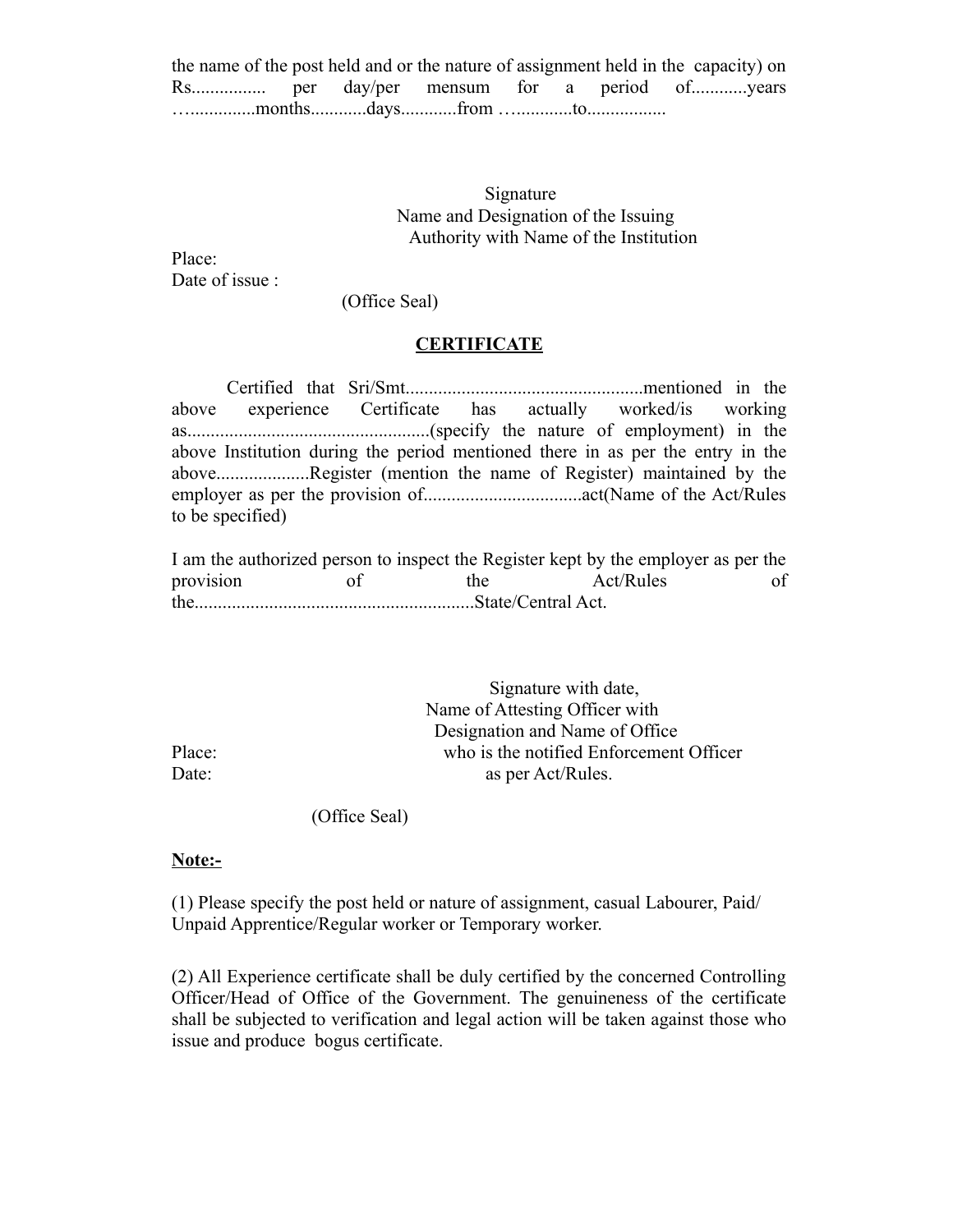## **DECLARATION FOR THOSE WHO COULDN'T OBTAIN THE EXPERIENCE CERTIFICATE**

 Sri/Smt (here enter name and address of the candidate) …........................................................................certify that I have worked/have been working /is working in.................................................................(here enter name of institution/ company/corporation/Govt.Department/Co-operative Institution etc)as ….....................…....(here enter the name of post holding or held and the nature of assignment ie Regular worker/Temporary worker /paid Apprentice/Trainee/Casual Labourer etc) (strike off whichever is not applicable) on Rs..................per day /per mensum for a period of ..............vears....... months ......days from........to.........I will produce the prescribed experience certificate as and when called for by the Commission.

Place:

Date : Signature of candidate

NB: The veracity of the experience certificate will be subjected to scrutiny and legal actions will be initiated against those who issue or produce bogus certificate

Note:-

- (1) Candidates applying for the post must be prepared to clean and oil the Motor Vehicles and the fact should be noted in the column related to qualification of the application form.
- (2) Selected candidates must be able to drive Light Duty Vehicles also.
- (3) Differently abled candidates are not eligible to apply for the post.
- (4) Candidates should furnish the full details regarding the Driving Licence and experience in driving in the relevant column (qualifications) of the application form.
- (5) A practical test will be conducted for the selection to this post. In case the number of applications received for this post is unduly large, Written Test/OMR/Online Test will be conducted. Those who came out successful for the test will alone be called for the practical test.
- (6) Candidates called for the practical test will have to produce Medical certificate in the prescribed form in original containing all relevant details as required in para 7 (iii) above (except III b) from a Medical Officer not below the rank of an Assistant Surgeon. A Medical Certificate regarding eye sight as per Para 7 (iii) (b) from an Ophthalmologist in Government Service also will have to be produced. (Form of Medical certificate is appended below of this Notification).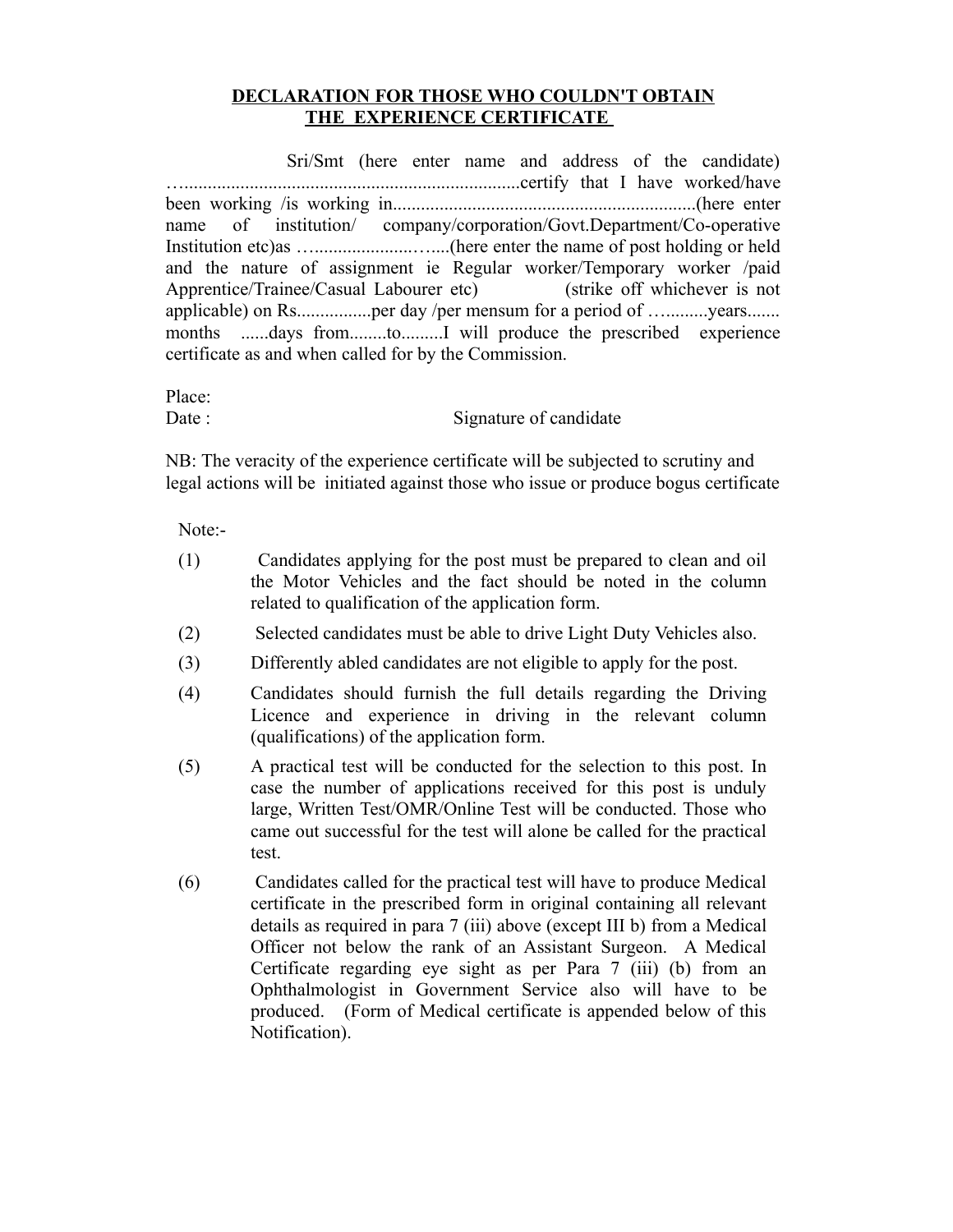- (7) The date of entry in service, date of discharge from service and type of vehicles should be shown in the Experience Certificate. If still in service, the fact should also be mentioned.
- (8) Candidates from the ranked list prepared in response to this notification will be advised for appointment as per turn against Headquarters vacancy also.
- (9) Candidate should possess valid Driving Licence and badge through out all the stages of selection process i.e on the last date of receipt of application, OMR Test, Online Test, Practical Test and interview.

**Probation:**- Every person appointed to the post shall, from the date on which he joins duty be on probation for a total period of 2 years on duty within continuous period of three years.

# FORM OF MEDICAL CERTIFICATE REGARDING PHYSICAL FITNESS FOR THE POST OF DRIVER (LDV/HDV)

(To be filled up by a Medical Officer not below the rank of an Assistant Surgeon)

| 1. | What is the applicant's apparent age?                                                                                                            |                   |
|----|--------------------------------------------------------------------------------------------------------------------------------------------------|-------------------|
| 2. | Is the applicant to the best of your judgment, subject to<br>epilepsy, vertigo or any mental ailment likely to affect his<br>efficiency?         |                   |
| 3. | Does the applicant suffer from any heart or lungs disorder<br>which might interfere with the performance of his duties as a<br>Driver?           |                   |
| 4. | Does the applicant suffer from any degree of deafness, which<br>would prevent him hearing the ordinary sound signals? Is his<br>hearing perfect? |                   |
| 5. | Has the applicant any deformity or loss of finger, which would<br>interfere with the efficient performance of his duties as a<br>driver?         | $\sim$ $^{\circ}$ |
| 6. | State of Muscles and Joints (No paralysis and all joints with<br>free movements)                                                                 |                   |
| 7. | State of Nervous System (Perfectly normal and free from any<br>infectious diseases)                                                              |                   |
| 8. | Does he show any evidence of being addicted to the extensive<br>use of alcohol, tobacco or drinks?                                               |                   |
| 9. | Marks of Identification                                                                                                                          |                   |
|    | He is physically fit for the post of<br>I certify to the best of my knowledge and belief that the applicant Shri.                                |                   |

…………………. …………………… is the person herein above described and that the attached photograph has a reasonably correct likeness.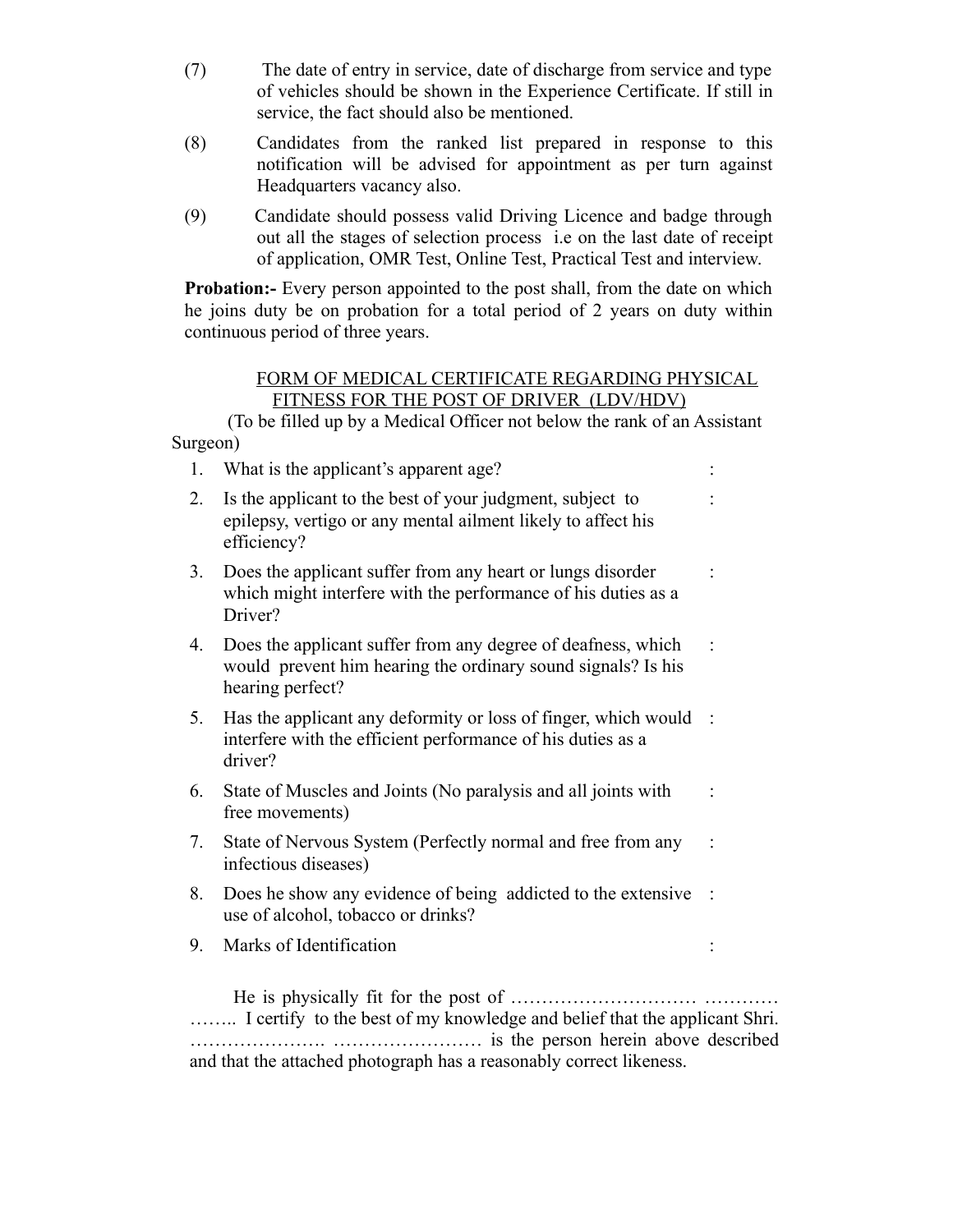(The signature of the Medical Officer shall be affixed on the photograph.)

Photo of the candidate

Signature

Name Name Place: Designation & Date: Official Address

:

(Office seal)

# FORM OF MEDICAL CERTIFICATE REGARDING VISION FOR THE POST OF DRIVER GRADE II (LDV/HDV)

(To be filled up by an Ophthalmologist in Government Service)

- 1. Is there any defect of vision? If so, has it been corrected by suitable spectacles so that the distant vision is 6/6 snellen and near vision is 0.5 snellen.
- 2. Can the applicant readily distinguish the pigmentary colours red : and green?

3. Does the applicant suffer from any night blindness? :

 I have this day medically examined Shri ………………………. and found that he has no defect of vision which would render him unsuitable for the post of Driver Grade II (LDV/HDV) and his standards of vision are as follows.

> Standards of Vision (Eye sight without glasses)

|                  |                                           | <u>Right Eye</u>                                               | Left Eye |
|------------------|-------------------------------------------|----------------------------------------------------------------|----------|
|                  | 1. Distant Vision                         | $\dots\dots\dots\dots$ snellen $\dots\dots\dots\dots$ snellen  |          |
| 2.               | Near Vision                               | $\dots\dots\dots\dots$ snellen $\dots\dots\dots\dots$ snellen  |          |
| 3.               | Field of vision<br>be inappropriate here) | (specify whether full or not, Entry 'Normal', 'Good' etc. will |          |
| $\overline{4}$ . | Colour blindness                          |                                                                |          |
| 5.               | Squint                                    |                                                                |          |
| 6                |                                           | Any morbid conditions of the eyes or lids of either eye        |          |

6. Any morbid conditions of the eyes or lids of either eye. His standards of vision are fit for the post of Driver (LDV/HDV)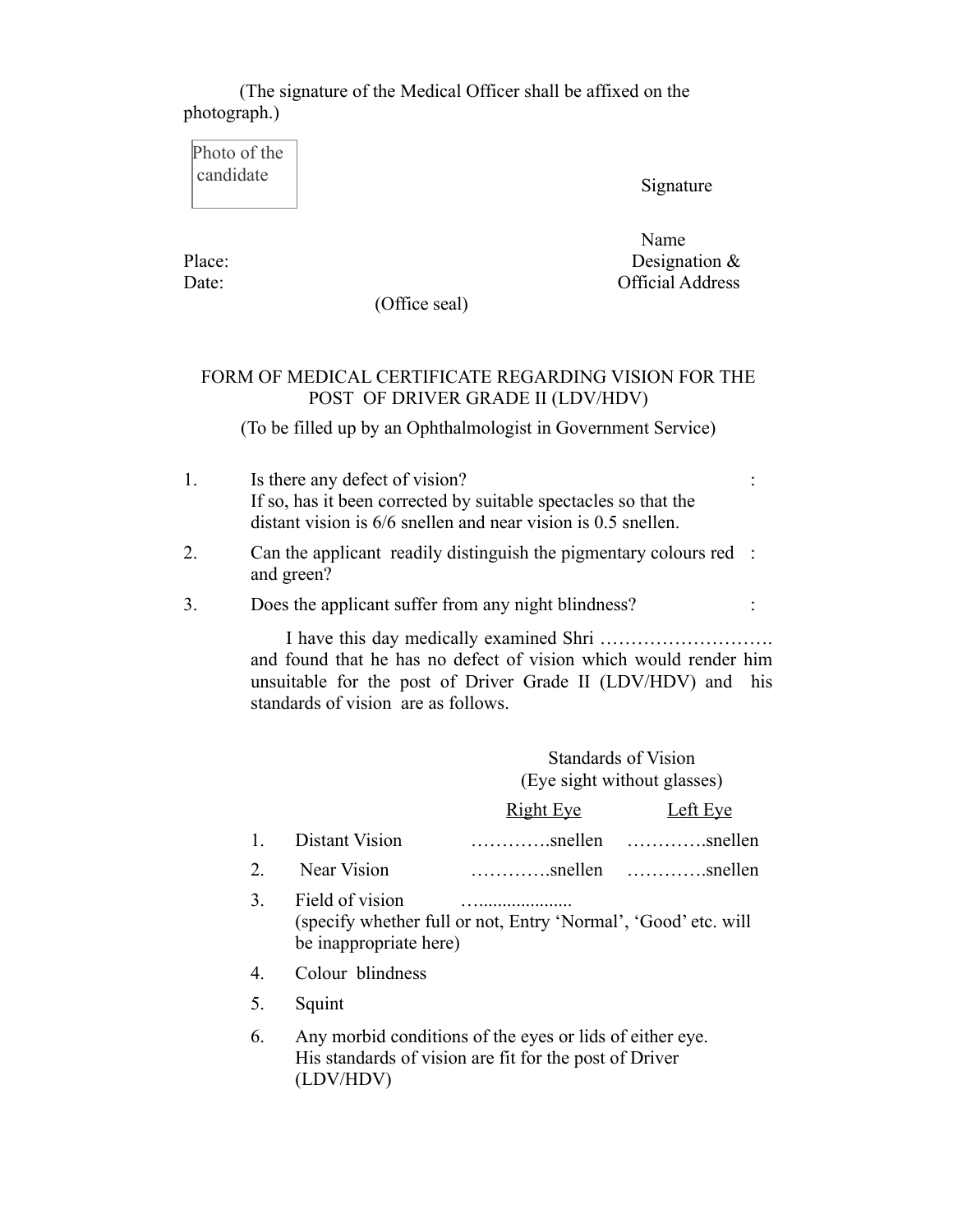I certify to the best of my knowledge and belief that the applicant Shri ….......... …………… …………. ………….. ………….. …………….. is the person herein above described and that the attached photograph has a reasonably correct likeness

(The signature of the Ophthalmologist shall be affixed on the photograph leaving the face clear.)

| Photo of the |
|--------------|
| candidate    |
|              |

Signature

Name

Place: Designation & Date: Official Address

(Office seal)

#### Note:-

Details regarding standards of vision should be clearly stated in the certificate, as given above and vague statements such as vision Normal etc. will not be accepted. Specification for each eye should be stated separately. Special attention should be directed to the distant vision. Required standard of vision are as follows.

|     |                | <b>Right Eye</b> | Left Eye      |
|-----|----------------|------------------|---------------|
| (a) | Distant Vision | $6/6$ snellen    | $6/6$ snellen |
| (b) | Near Vision    | $0.5$ snellen    | $0.5$ snellen |

(c) Each eye must have full field of vision

### **8. Mode of Sending applications :-**

Candidates must register as per ONE TIME REGISTRATION with the official Website of Kerala Public Service Commission **www.keralapsc.gov.in** before applying for the post. Candidates who have registered can apply by logging on to their profile using their User-ID and Password. Candidates must click on the **'Apply Now'** button of the respective posts in the Notification Link to apply for a post. The Photograph uploaded should be taken after 31.12.2012. The Candidates creating new profile should upload the photograph taken within 6 months. Name of the candidate and the date of photograph taken should be printed legibly at the bottom portion. The photograph once uploaded meeting all requirements shall be valid for 10 years from the date of uploading. There is no change in other instructions regarding the uploading of photographs. No application fee is required. Candidates are responsible for the correctness of the personal information and secrecy of password. Before the final submission of the application on the profile candidates must